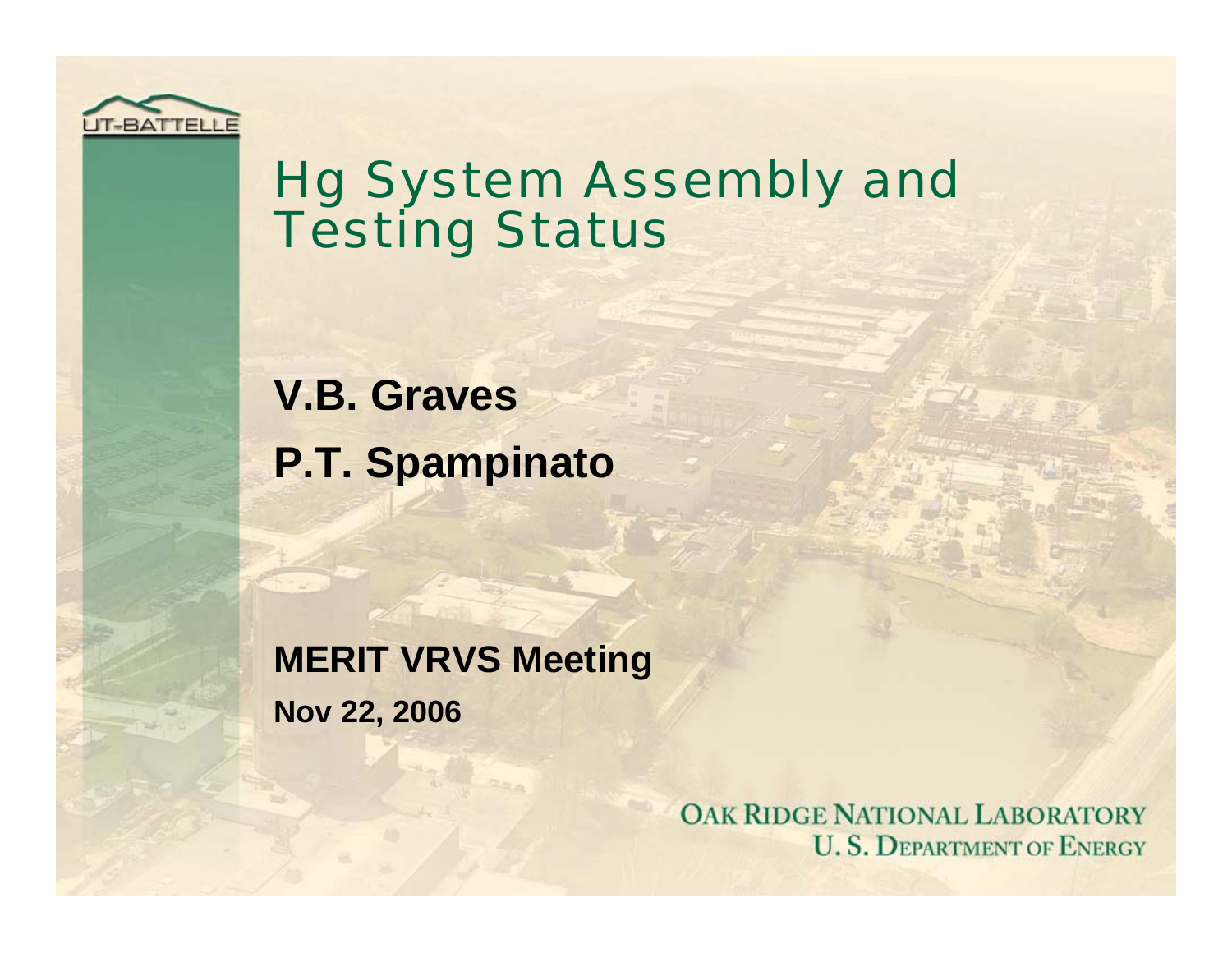# Hg System Assembly Test



- **Successfully completed assembly testing**
- **Transferred Hg system from transporter to common baseplate**



**OAK RIDGE NATIONAL LABORATORY U. S. DEPARTMENT OF ENERGY**

VRVS Meeting 22 Nov 2006 2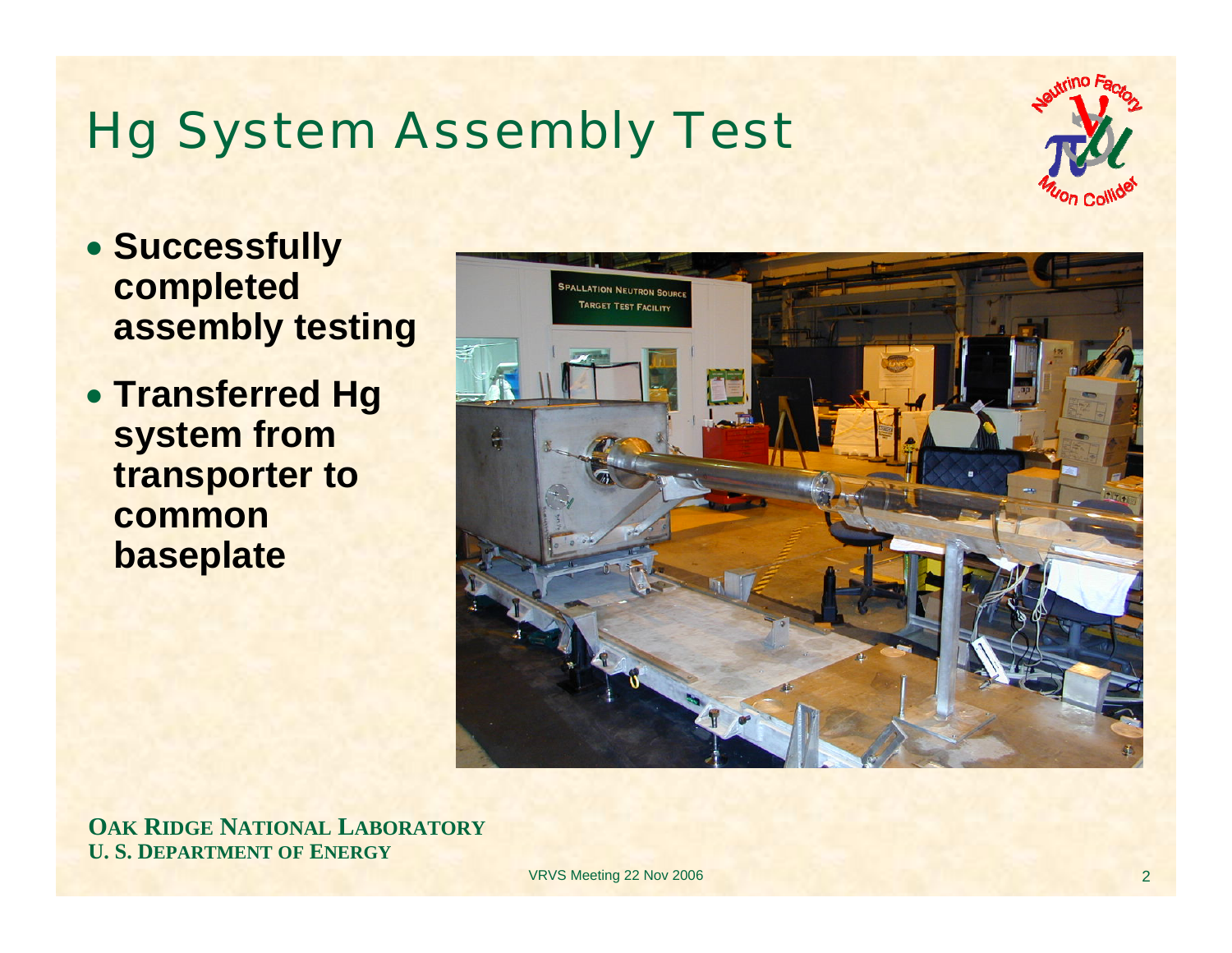#### Basic Assembly Process













**OAK RIDGE NATIONAL LABORATORY U. S. DEPARTMENT OF ENERGY**

**VRVS Meeting 22 Nov 2006** 3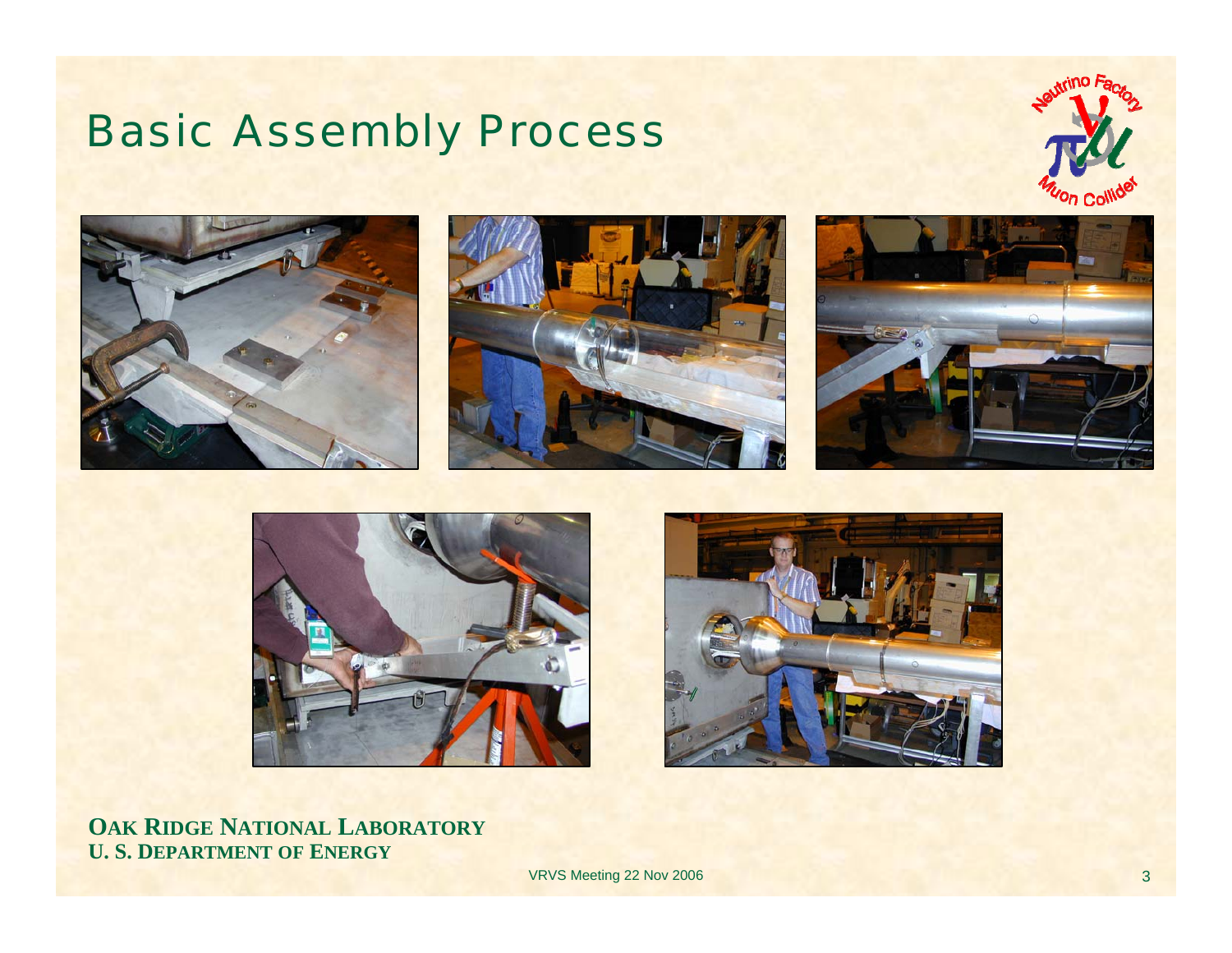#### Baseplate Shipped to MIT



- **Common Baseplate with floor liners shipped to MIT Nov 21**
- **All attachments removed and packed in separate box with liners**



**OAK RIDGE NATIONAL LABORATORY U. S. DEPARTMENT OF ENERGY**

VRVS Meeting 22 Nov 2006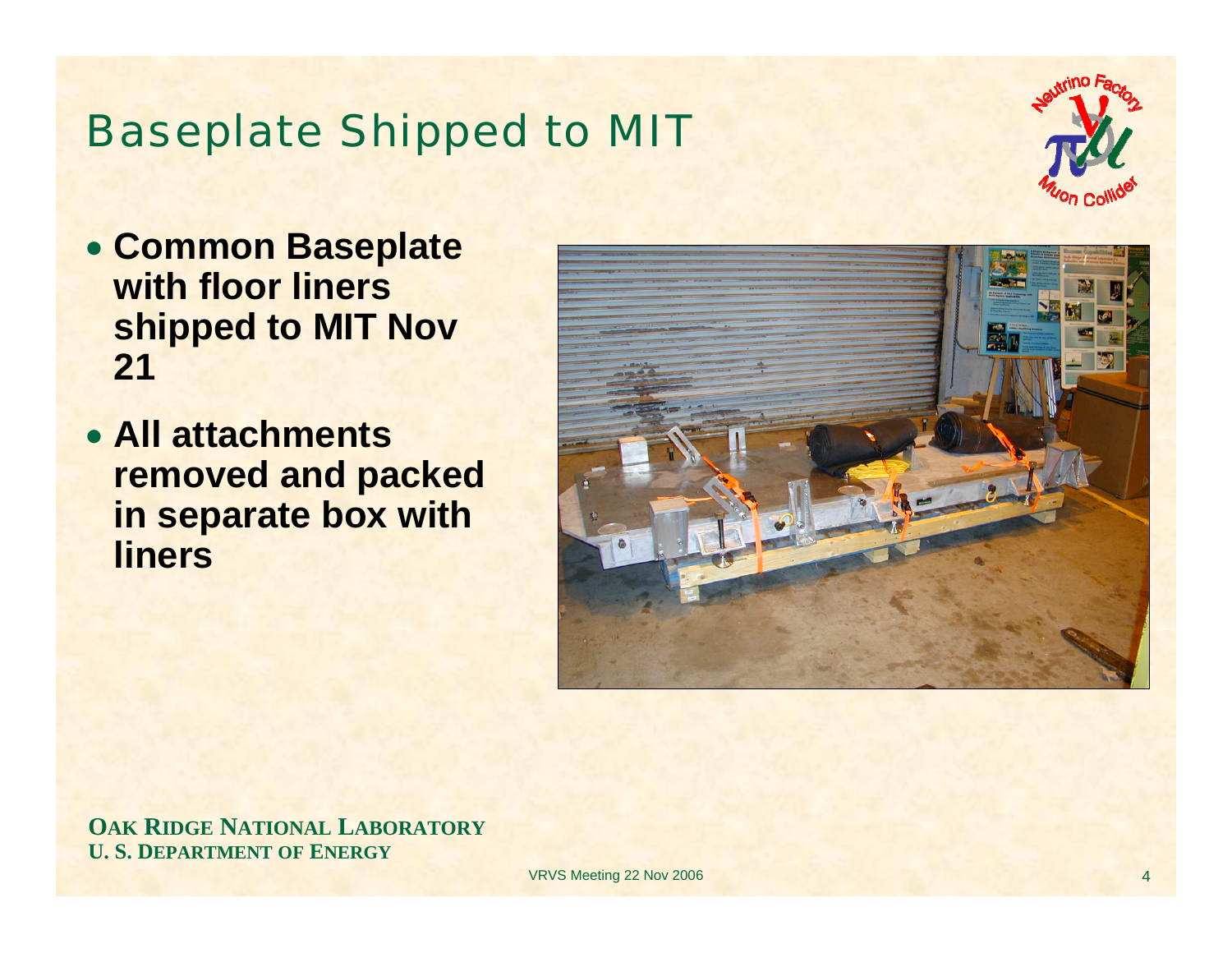# Hydraulic Hose Issue Corrected



• **Replaced flex hoses with rigid tubing**



**OAK RIDGE NATIONAL LABORATORY U. S. DEPARTMENT OF ENERGY**

VRVS Meeting 22 Nov 2006 5 and 22 Nov 2006 5 and 22 Nov 2006 5 and 2012 12:00 to 10:00 to 10:00 to 10:00 to 10:00 to 10:00 to 10:00 to 10:00 to 10:00 to 10:00 to 10:00 to 10:00 to 10:00 to 10:00 to 10:00 to 10:00 to 10:00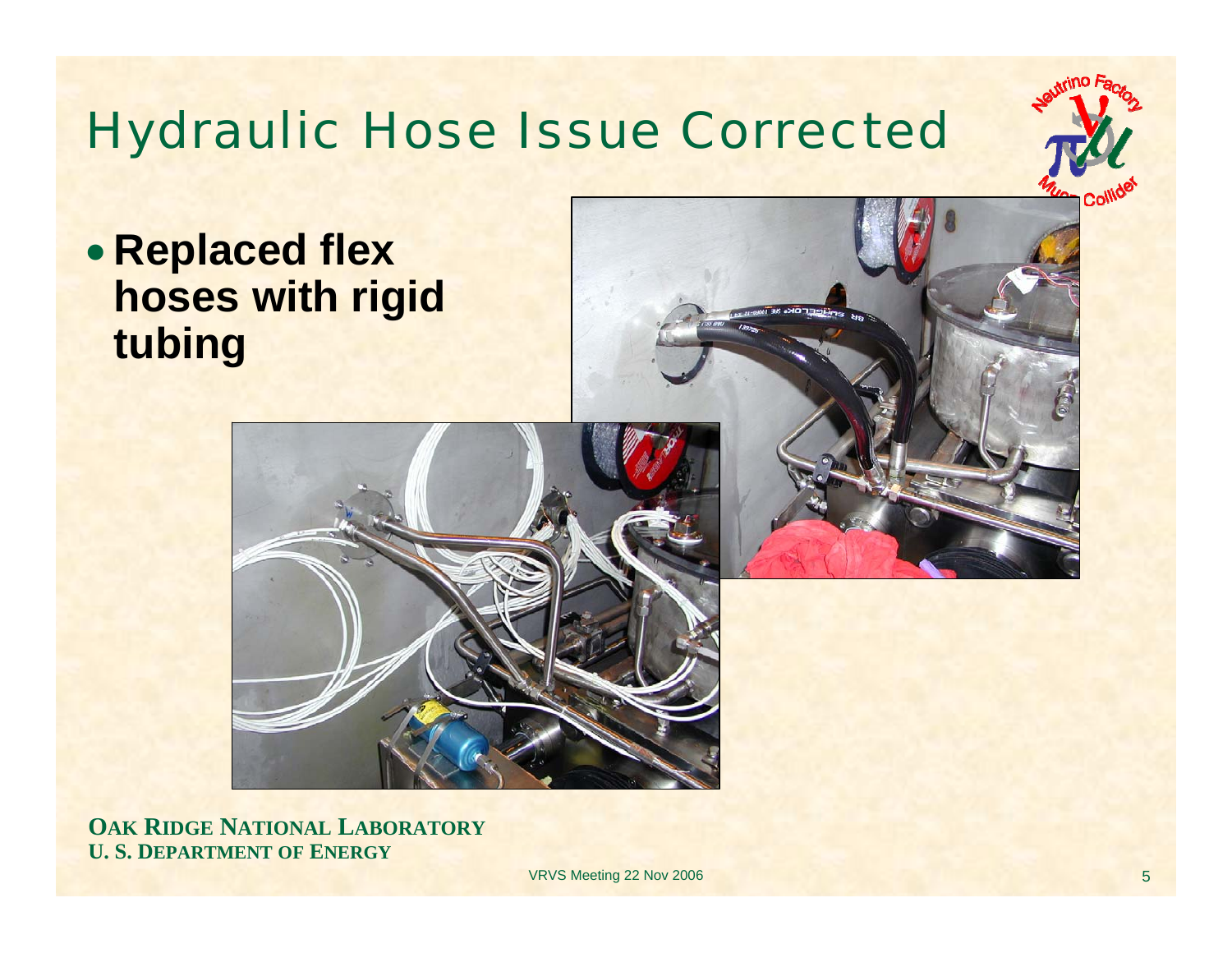#### SS Nozzle Issues

- **Supply piping for two nozzle configurations had different lengths**
- **Longer piping being shortened**
- **Flex hose too long, being replaced with correct end fittings**





**OAK RIDGE NATIONAL LABORATORY U. S. DEPARTMENT OF ENERGY**

VRVS Meeting 22 Nov 2006 66 November 2006 66 November 2006 66 November 2006 66 November 2006 66 November 2006 66 November 2006 66 November 2006 66 November 2006 66 November 2006 66 November 2006 66 November 2006 66 Novembe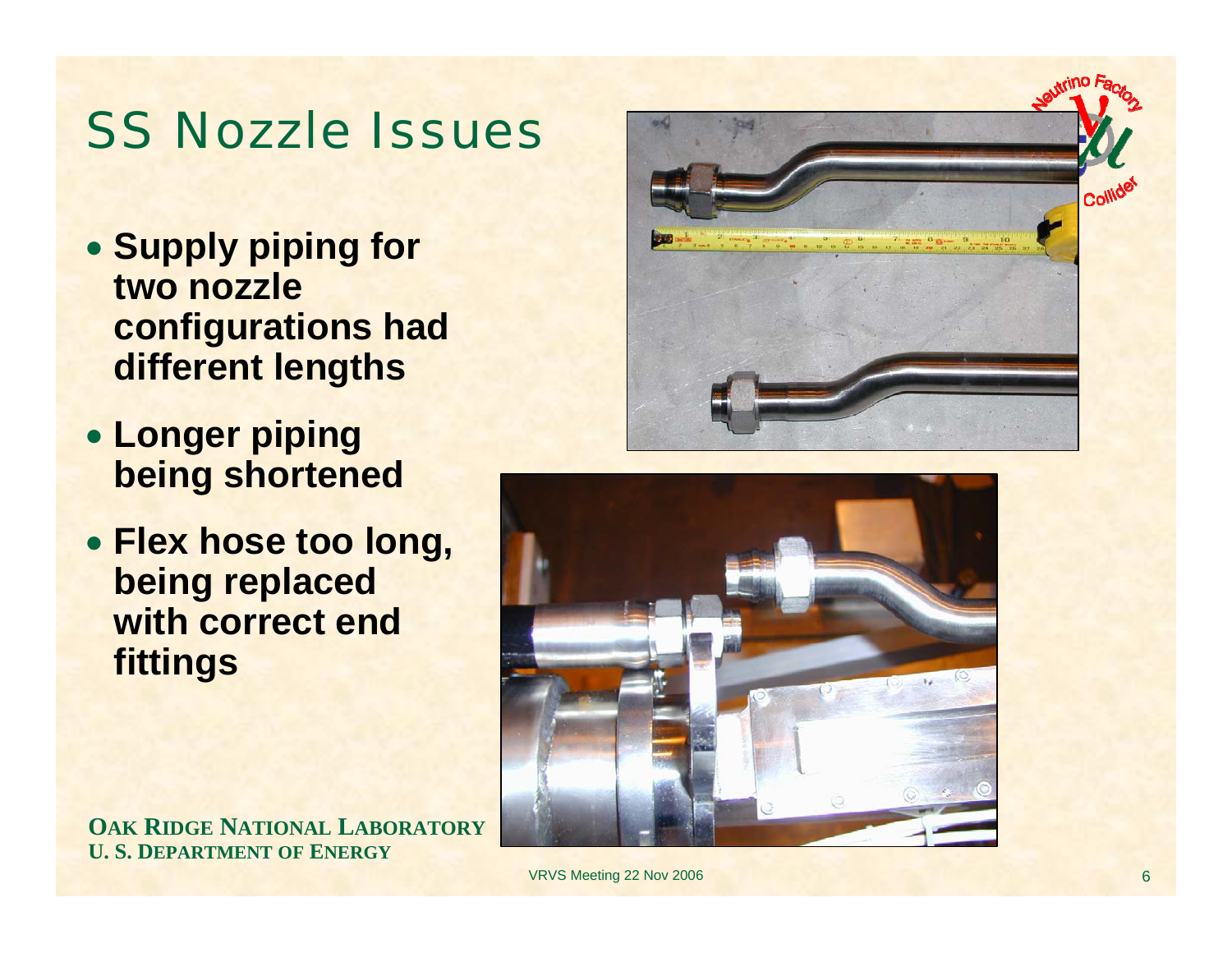**Onis** 

### RTD's Installed

- **Eight resistive temperature devices (RTD's) installed within secondary & integrated with Labview**
	- − **Hg in sump**
	- − **Hydraulic fluid**
	- − **Hg near cylinder inlet**
	- − **Air temp in secondary**
	- − **Downbeam primary window**
	- − **Downbeam bore air temp**
	- − **Upbeam bore air temp**
	- − **Nozzle flange/reducer**













**OAK RIDGE NATIONAL LABORATORY U. S. DEPARTMENT OF ENERGY**

VRVS Meeting 22 Nov 2006 7 November 2006 7 November 2006 7 November 2006 7 November 2006 7 November 2006 7 November 2006 7 November 2006 7 November 2006 7 November 2006 7 November 2006 7 November 2006 7 November 2006 7 Nov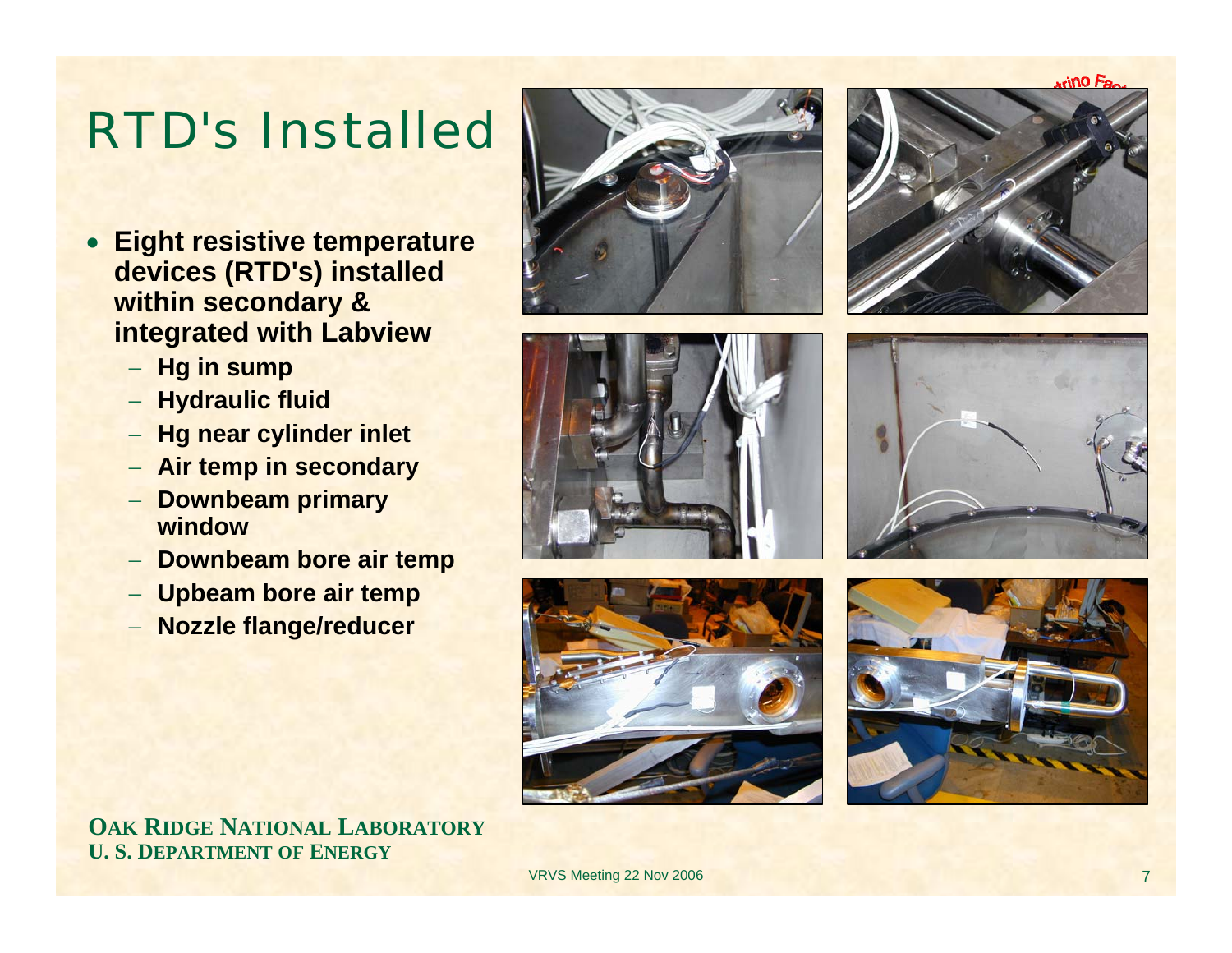# Hg Fill/Drain Process Developed

- **Methodology developed, procedure being written**
- **Process to be tested with water**



**OAK RIDGE NATIONAL LABORATORY U. S. DEPARTMENT OF ENERGY**

**Hg Drain**

VRVS Meeting 22 Nov 2006 88 and 2008 88 and 2008 88 and 2008 88 and 2008 88 and 2008 88 and 2008 88 and 2008 8